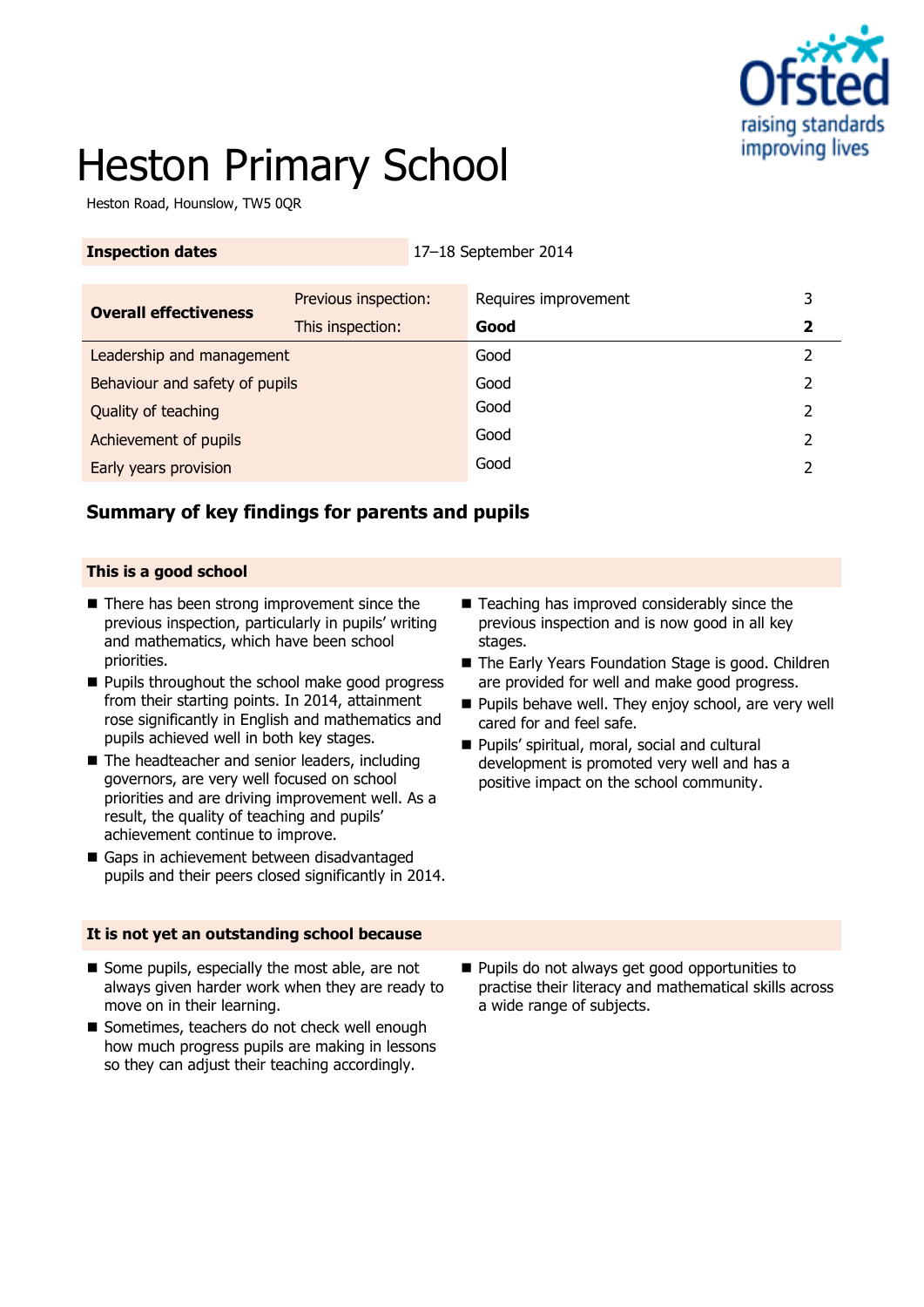#### **Information about this inspection**

- **Inspectors observed 23 sessions of teaching, three of which were observed jointly with school leaders. In** addition, inspectors undertook work scrutiny of pupils' books and children's learning journeys jointly with senior leaders.
- Meetings were held with two groups of pupils, two governors, including the Chair of the Governing Body, the local authority school improvement partner, and school staff.
- Inspectors observed the school's work and looked at a number of documents. These included the school's attainment and progress information, planning and monitoring documentation, the school improvement plan and self-evaluation summary, the safeguarding policies, and behaviour and attendance records.
- **Inspectors took account of the 29 responses to the online questionnaire, Parent View, and the 29** responses they received from a staff questionnaire.
- **Inspectors talked to pupils about the school's work and listened to some pupils read.**

#### **Inspection team**

| Nasim Butt, Lead inspector | Additional inspector        |
|----------------------------|-----------------------------|
| Liz Kassane                | <b>Additional inspector</b> |
| Karen Matthews             | Additional inspector        |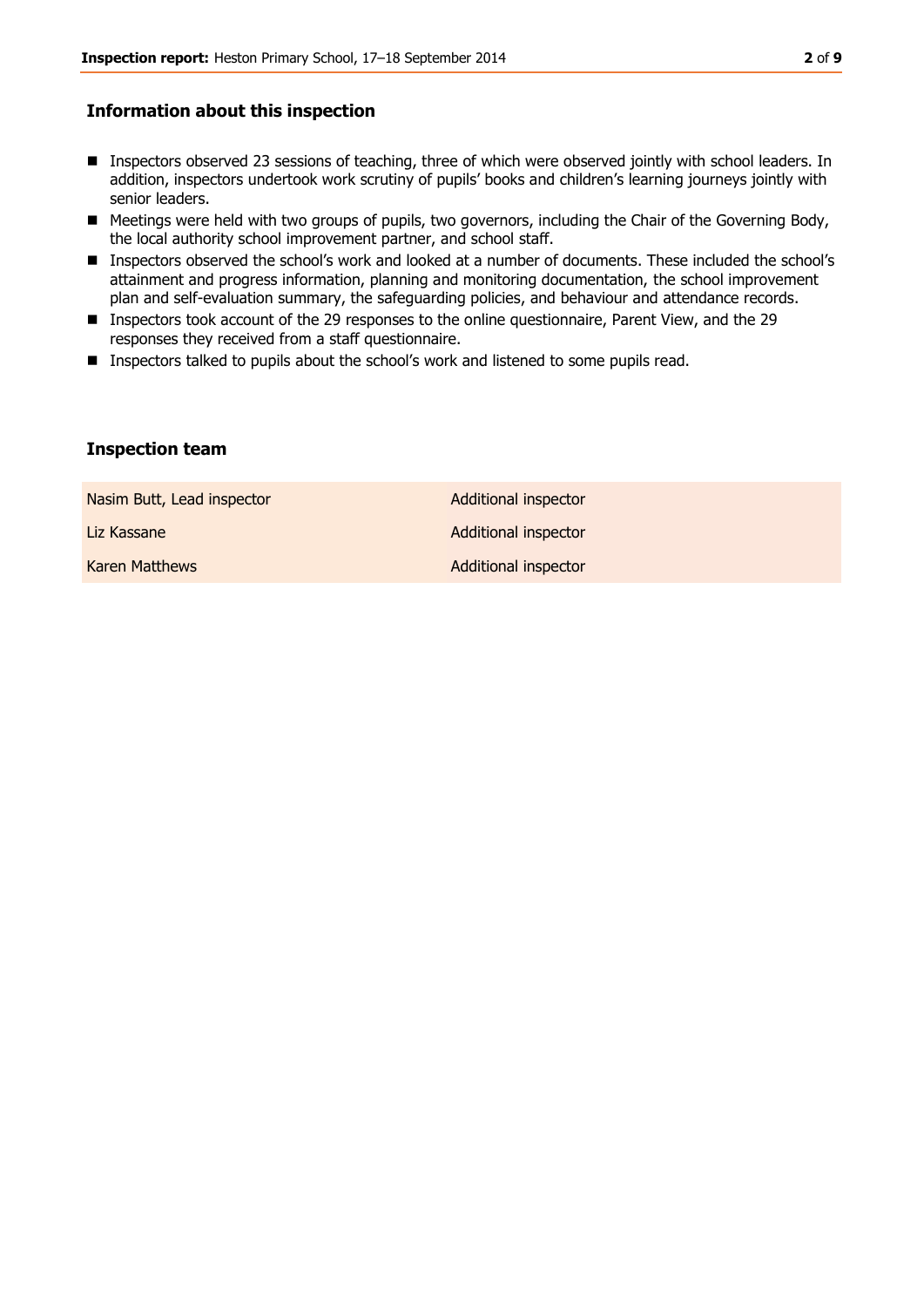# **Full report**

#### **Information about this school**

- $\blacksquare$  The school is larger than the average-sized primary school.
- The school provides for children in the Early Years Foundation Stage through two part-time Nursery classes and two Reception classes.
- $\blacksquare$  The proportion of pupils from minority ethnic groups is much higher than the national average.
- Most pupils are of Indian or Pakistani heritage. A significant number join the school in the Early Years Foundation Stage at the early stages of learning English.
- The proportion of pupils for whom the school receives the pupil premium, additional government funding for disadvantaged pupils is broadly average.
- The proportion of disabled pupils and those who have special educational needs and who need some extra help is below average.
- The school meets the government's current floor standards, which set the minimum expectations for pupils' attainment and progress.
- The school has a new build since amalgamation of the former infant and junior school in September 2011.

#### **What does the school need to do to improve further?**

- **IMPROVE the quality of teaching to outstanding by:** 
	- making sure that pupils, especially the most able, have harder work when they are ready to move on in their learning
	- ensuring that all teachers check on pupils' progress in lessons and adapt their teaching when needed so that more pupils make rapid progress.
- Raise further and sustain the higher standards reached in reading, writing and mathematics by ensuring that all pupils have greater opportunities to practise their literacy and mathematical skills across a wide range of subjects.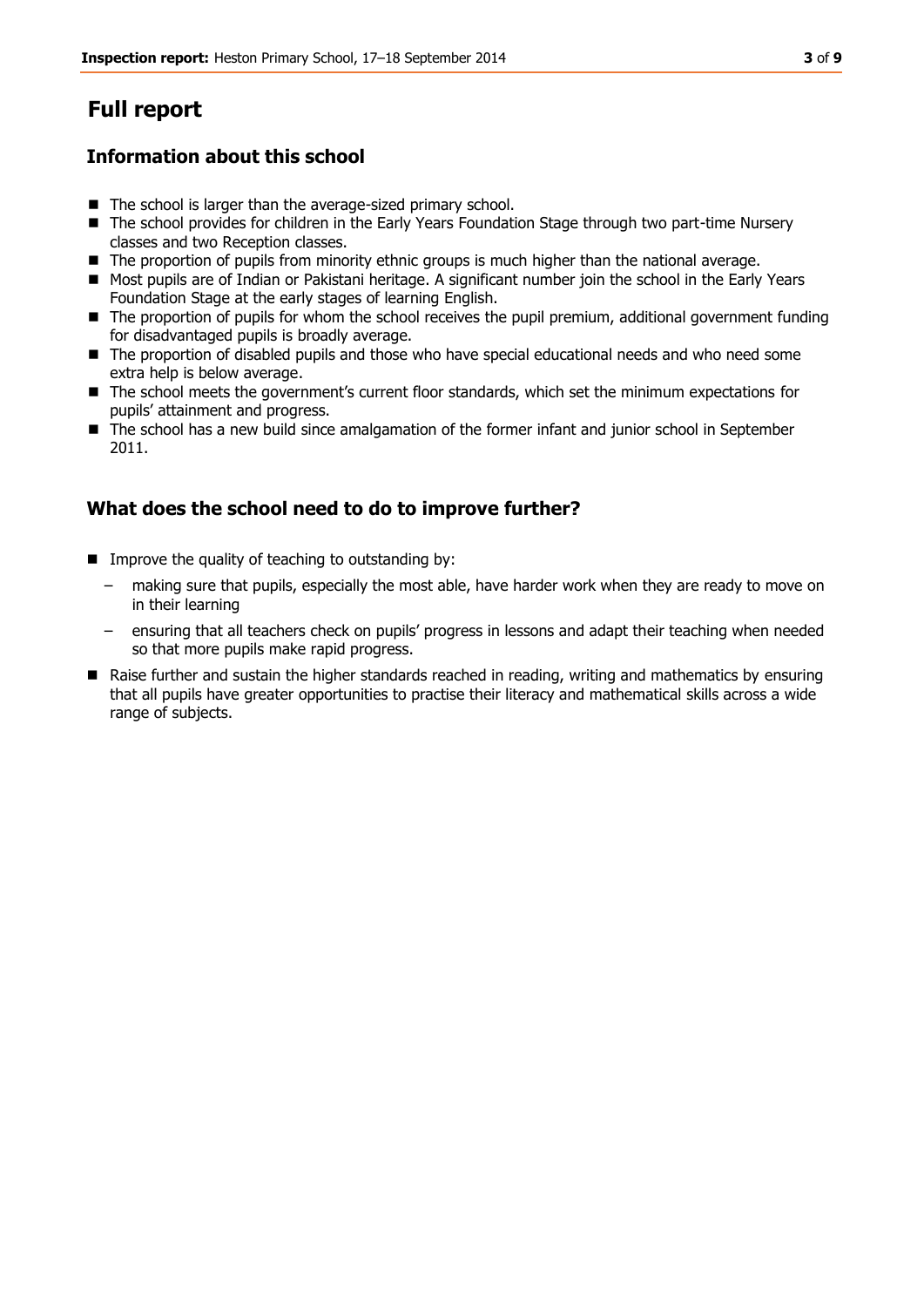## **Inspection judgements**

#### **The leadership and management are good**

- **E** Leadership and management are good because effective self-evaluation and improvement planning have led to clear improvements in the quality of teaching and pupils' achievement, which are now both good.
- School leaders have been particularly successful in raising attainment in reading, writing and mathematics across all year groups and in narrowing the achievement gap between disadvantaged pupils and their peers. Therefore, the school has made strong progress against the key areas for improvement identified in the previous inspection.
- There are regular checks to support and improve teaching. Systems are in place to assess the performance of teachers. This helps to ensure teachers are held to account for the progress of pupils in their classes. Teachers and other staff say that they are well supported through training to achieve their targets.
- **Pupils made steady progress by the end of Year 6 in 2013. Pupils' progress improved in English and** mathematics by the end of Key Stage 2 and was good in 2014.
- Well-targeted changes have brought about improvements. For example, the introduction of extended writing books has raised the profile of writing in the school and ensured a narrowing of the gap between reading and writing.
- Subject leaders are skilful in using the school's detailed information about pupils' progress to pinpoint those pupils who need extra help. As a result, most pupils are making good progress and the likelihood of a pupil falling through the net is now much lower.
- Good leadership of the Early Years Foundation Stage has resulted in higher expectations, through planning and better teaching. These improvements have brought year-on-year increases to the achievements of the youngest children.
- Pupils learn skills in a variety of interesting contexts. They benefit from studying a range of topics and themes which they find interesting and stimulating. Carefully chosen visits to places of interest and a strong focus on art and music ensure that the pupils' spiritual, moral, social and cultural development is considerably enhanced.
- The school is working well towards full implementation of its preferred approach to assessment following the removal of National Curriculum levels. Pupils new targets in writing and mathematics support the approach the school is taking.
- Pupil premium funds are used effectively to make sure, wherever possible, disadvantaged pupils make good progress. Skilful use of the primary sports funding, for example through increasing the range of competitive sports, has resulted in higher levels of participation from boys and girls and clear improvements in their physical well-being.
- The local authority has provided effective support and challenge to leaders since the previous inspection, enabling the school to build capacity and become self-sufficient.

#### ■ The governance of the school:

Governance has improved significantly since the previous inspection. Governors worked closely with the local authority to successfully address the issues identified in the previous inspection. As a result of effective training, coupled with strong ambition, governors have been able to carry out their role of support and challenge effectively. They are very clear about the school's strengths and weaknesses and have a good understanding of the information about pupils' performance and how it compares with that of all schools nationally. The governing body has carried out a skills audit and evaluated its own performance. Although governors have a sound knowledge of the quality of teaching, they have identified plans to monitor learning more closely and work with staff to understand what is working well and what needs improving. Finances are carefully managed and governors know what is done with extra funds for pupil premium and sports, and how it will be evaluated. Governors ensure staff pay is linked to performance, and know what would be done to tackle underperformance. Governors see all statutory requirements are met, including those for safeguarding pupils.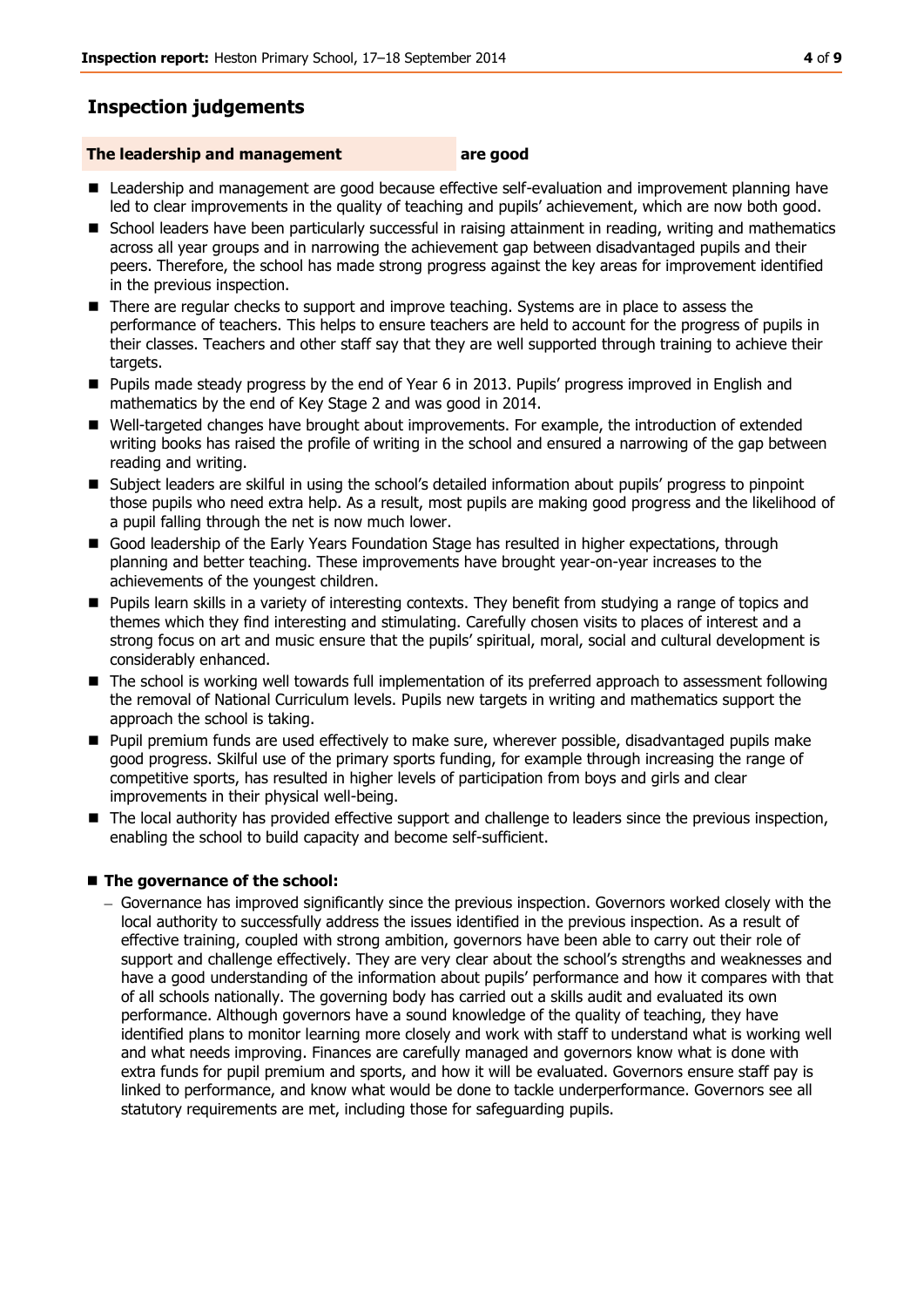#### **The behaviour and safety of pupils are good**

- The behaviour of pupils is good. Pupils have very positive attitudes towards learning. They show keenness to take part, and they work cooperatively in small groups.
- **Pupils respond well to adult guidance, for example when undertaking practical tasks in a range of** subjects. As a result, they make better progress in developing their skills.
- This is a harmonious school where pupils play and work together well and show a great deal of respect and care for each other. Pupils from different cultures and backgrounds learn about each other and share their experiences in a safe environment.
- Very occasionally, a few pupils take too long to respond appropriately to teachers' instructions. Good care and support are offered to those pupils whose behaviour is harder to manage. As a result, these pupils show improved attitudes to learning and make more rapid progress in lessons.
- Incidents of bullying are rare, and are recorded carefully by the school. Swift action is taken to ensure that they are not repeated, and the school has been successful in reducing the numbers of incidents.
- As a result of a focused approach in working with groups of pupils and their families, pupils' attendance is broadly average and improving. The good work with many families has resulted in a decrease in the number of pupils who are persistently absent.
- The school's work to keep pupils safe and secure is good. Pupils who met with inspectors said that they feel very safe in school and really appreciate the spacious new build. Parents who responded to the online questionnaire agreed or strongly agreed that the school helps to keep their children safe.
- The school has helped pupils understand how to use the internet and other social media sites safely through assemblies and lessons and by working with outside agencies. Pupils show a keen awareness of how to keep themselves safe, and talk about the skills they have learned to use the internet safely.
- With the help of skilled adults, children in the Early Years Foundation Stage are taught at the very outset how to play and learn in a safe environment.

#### **The quality of teaching is good**

- Teaching has improved since the previous inspection. In particular it is much more consistent across a range of subjects, including in reading, writing and mathematics.
- Very positive relationships between staff and pupils provide the foundation of effective learning. As a result, very little time is wasted in lessons and smooth transitions between activities allow more learning to happen.
- Teachers explain things clearly and demonstrate new skills well. They keep pupils on track, pick up and clarify misconceptions, and ensure that good progress is maintained.
- Reading is taught well. Standards have improved as a result of effective guided reading and focused support on letters and sounds. Moreover, good teaching of writing has led to improvements in pupils' writing skills, as reflected in higher levels of attainment in both key stages.
- In the Early Years Foundation Stage, stimulating activities in both indoor and outdoor areas engage children. Adults use every opportunity to promote learning and personal development, and encourage children to talk about their learning.
- Other adults provide effective support for small groups and during whole-class sessions. They use a good range of resources and thoughtful questioning to promote good progress.
- Teaching of disabled pupils and those who have special educational needs as well as disadvantaged pupils is strong because support is provided at the right level. Teaching resources are stimulating and good use is made of information and communication technology to support their learning.
- Marking is effective. Pupils are given good guidance on how well they have done and what they need to do to improve. Scrutiny of pupils' books shows that, increasingly, pupils respond well to this guidance and make good progress as a result.
- Where teaching is most effective, pupils are given harder problems to stimulate their thinking and the most able pupils are excited and engaged. Teaching is not yet outstanding because the most able pupils in particular are not always set work that is pitched at a high enough level, and this sometimes limits the progress they can make.
- **Occasionally, teachers do not check well enough how much progress pupils are making. This results in** fewer opportunities to take stock and deepen the learning taking place.
- **Specialist teachers in physical education, modern foreign laguages and music have expert skills in their**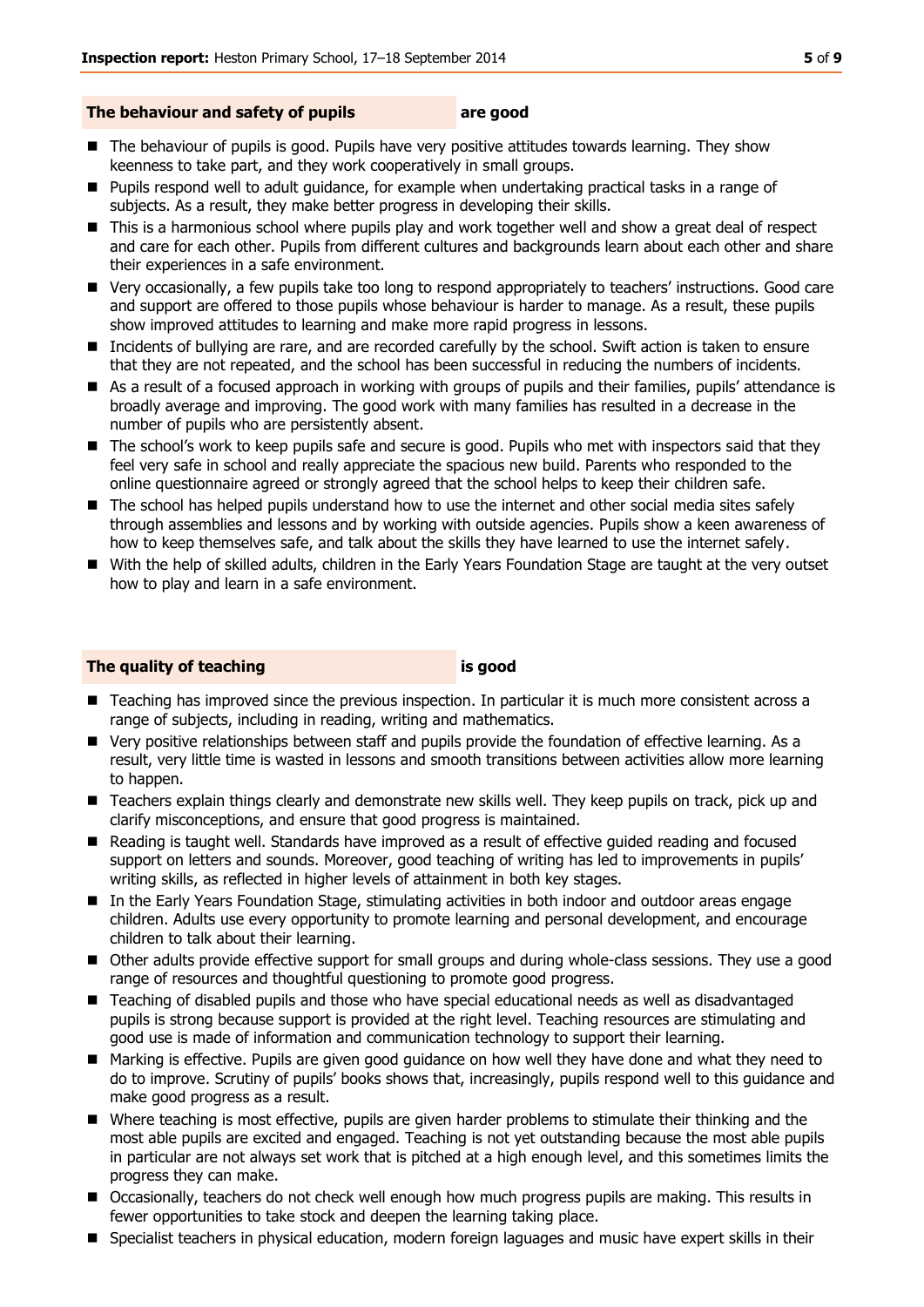subjects and this is used well in their teaching. Effective teaching in these subjects has made a strong contribution, respectively, to developing pupils' leadership skills and promoting their spiritual, moral, social and cultural development.

#### **The achievement of pupils is good**

- In 2013, standards were broadly average in reading, writing and mathematics at Key Stages 1 and 2. Pupils made good progress in writing by the end of Year 6 but only steady progress in reading and mathematics. Evidence from this inspection indicates that standards have risen in both key stages and pupils are making good progress across all year groups.
- **Pupils' attainment by the end of Year 2 was significantly higher in reading, writing and mathematics in** 2014. Moreover, the school's achievement information shows that attainment also rose in English and mathematics by the end of Year 6. This is a marked improvement from the previous year and the higher standards reached by the end of the Key Stages are reflected in almost all year groups.
- Information that the school keeps about the pupils' progress, and a scrutiny of their books from last year, confirm that pupils are making good progress in English and mathematics. Their progress is getting faster in Years 1 and 2, so that they are now entering Key Stage 2 with higher standards and well prepared for their next stage of learning.
- **Standards of the most able pupils have improved and they are making good progress and achieving well.** A greater proportion of these pupils are now attaining the higher levels in reading, writing and mathematics by the end of Key Stages 1 and 2.
- Disadvantaged pupils (those who are supported by pupil premium funding) make good progress as do disabled pupils and those who have special educational needs. This is because teachers and support staff give them close attention and work which matches their abilities. Pupils of Indian or Pakistani heritage and those at the early stages of learning English make progress in line with their peers'. This demonstrates the school's success in promoting good equality of opportunity.
- By the end of Year 6 in 2013, the attainment gap between disadvantaged pupils and their peers, and against the national picture, was around five terms in mathematics and close to two terms in reading and writing. However, in 2014, achievement gaps closed substantially in all key subjects in the context of overall attainment rising.The school's information, supported by work in books, indicates that the progress these pupils make in English and mathematics is as good as, and sometimes better than, that of their peers.
- The school has increased the opportunities that pupils have to read, write and use their mathematical skills in other subjects. However, this aspect of the school's work is not yet fully embedded and hence a key area to develop further.

### **The early years provision is good**

■ Children enter the setting with skills and knowledge levels below those expected for their age, especially in mathematics and literacy. They benefit from a range of activities, led by the teacher and those they choose themselves, in an attractive classroom and stimulating outdoor area. Most children, including disabled children and those with special educational needs, as well as those who are disadvantaged and the most able, make good progress. Good leadership and management have ensured that teaching is consistently good and enables most children to reach standards in line with national expectations by the end of Reception. Improvements to the teaching of phonics (the sounds that letters make) have supported the good progress they make from their starting points. Children make strong progress in their physical development because of the good range of provision in the outdoor environment. Relationships with adults are effective and this supports children's good personal, social and emotional development. The classrooms and outdoor environments are well organised and children settle quickly into established routines. Adults use questioning well to extend children's learning and regular observations inform the next steps for learning. Sometimes, the next steps for learning are not checked through systematically enough, resulting in some children not making the maximum progress.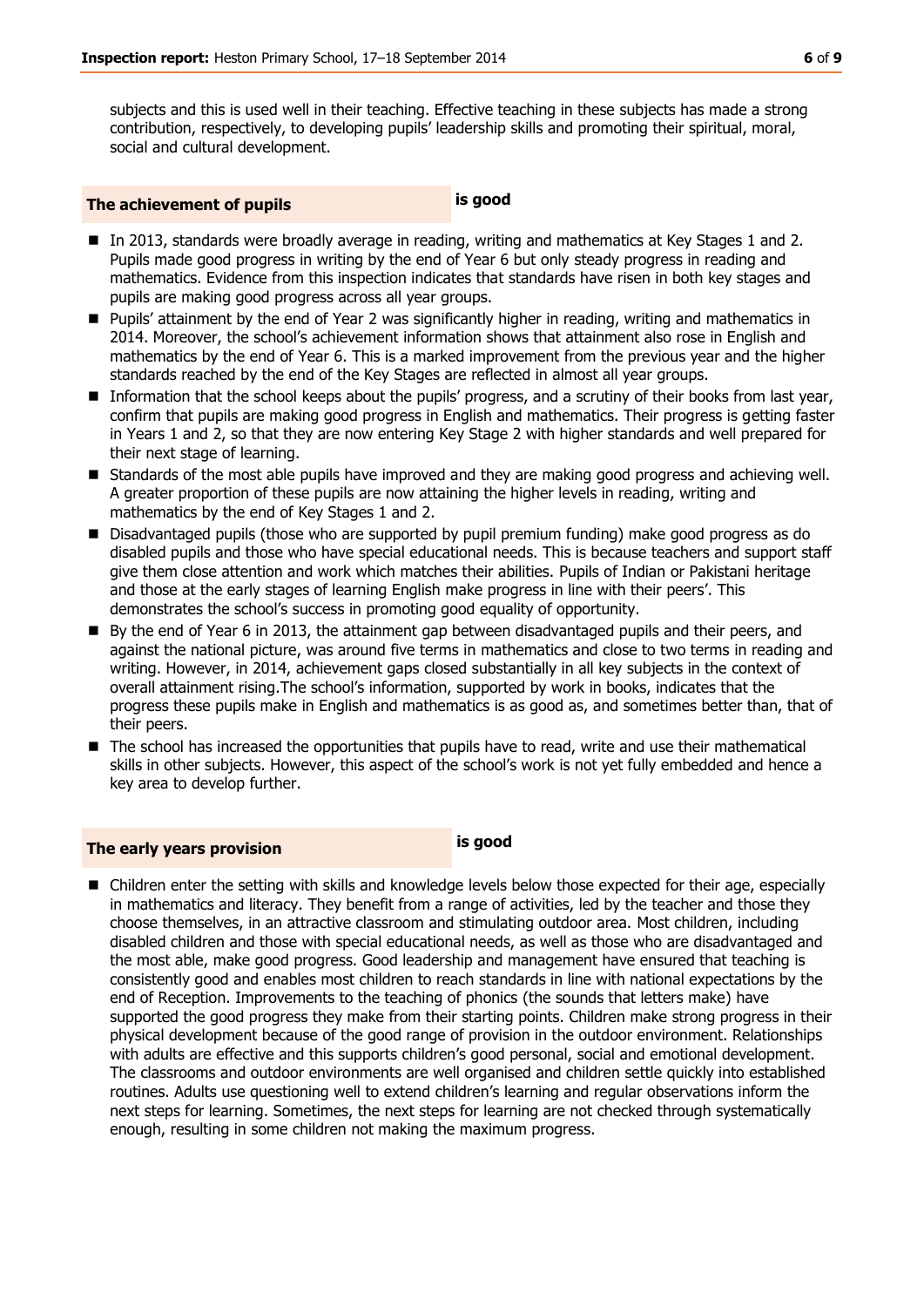# **What inspection judgements mean**

| <b>School</b> |                         |                                                                                                                                                                                                                                                                                                                                                                      |
|---------------|-------------------------|----------------------------------------------------------------------------------------------------------------------------------------------------------------------------------------------------------------------------------------------------------------------------------------------------------------------------------------------------------------------|
| <b>Grade</b>  | <b>Judgement</b>        | <b>Description</b>                                                                                                                                                                                                                                                                                                                                                   |
| Grade 1       | Outstanding             | An outstanding school is highly effective in delivering outcomes that<br>provide exceptionally well for all its pupils' needs. This ensures that pupils<br>are very well equipped for the next stage of their education, training or<br>employment.                                                                                                                  |
| Grade 2       | Good                    | A good school is effective in delivering outcomes that provide well for all<br>its pupils' needs. Pupils are well prepared for the next stage of their<br>education, training or employment.                                                                                                                                                                         |
| Grade 3       | Requires<br>improvement | A school that requires improvement is not yet a good school, but it is not<br>inadequate. This school will receive a full inspection within 24 months<br>from the date of this inspection.                                                                                                                                                                           |
| Grade 4       | Inadequate              | A school that has serious weaknesses is inadequate overall and requires<br>significant improvement but leadership and management are judged to<br>be Grade 3 or better. This school will receive regular monitoring by<br>Ofsted inspectors.                                                                                                                         |
|               |                         | A school that requires special measures is one where the school is failing<br>to give its pupils an acceptable standard of education and the school's<br>leaders, managers or governors have not demonstrated that they have<br>the capacity to secure the necessary improvement in the school. This<br>school will receive regular monitoring by Ofsted inspectors. |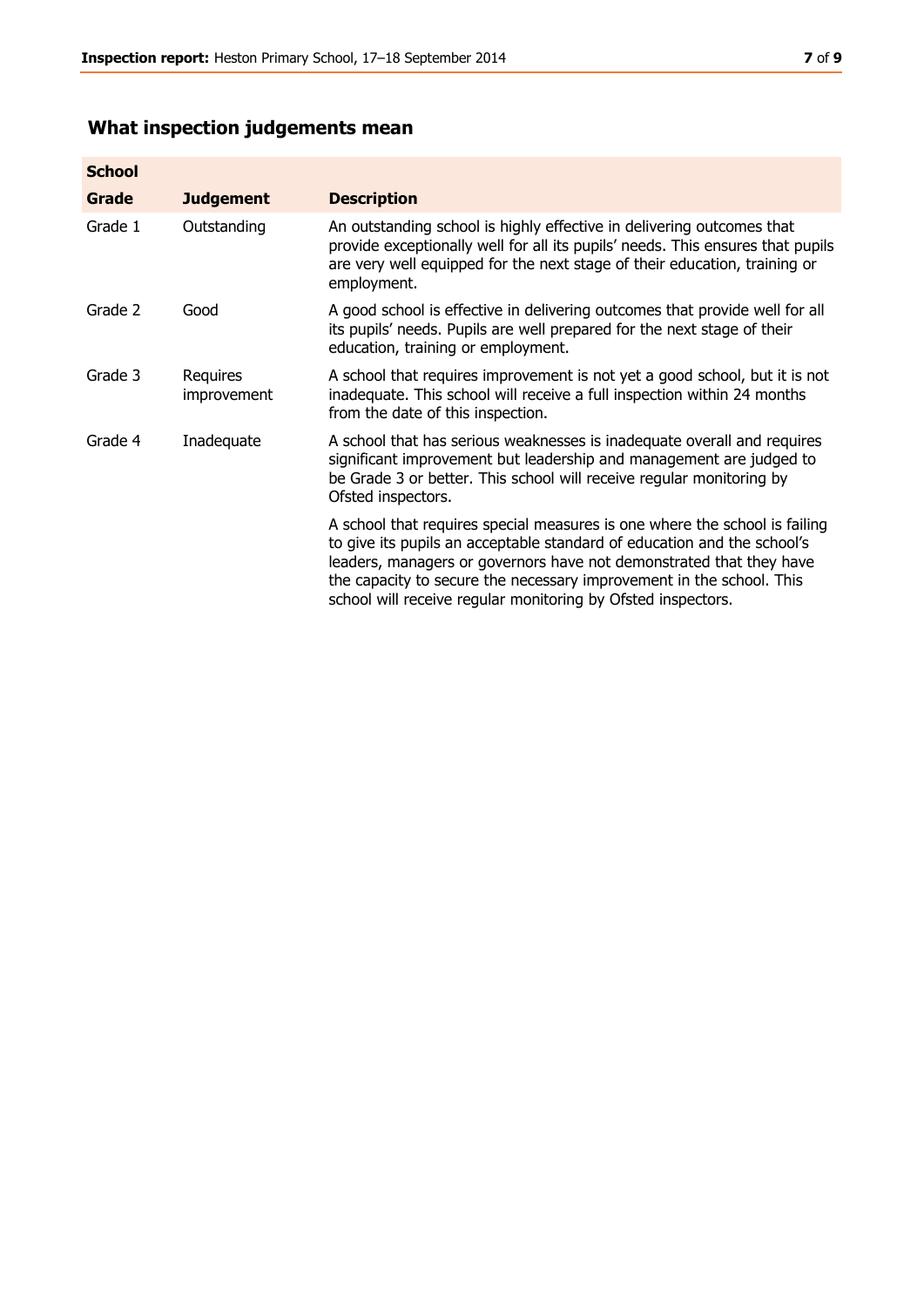#### **School details**

| Unique reference number  | 136191   |
|--------------------------|----------|
| <b>Local authority</b>   | Hounslow |
| <b>Inspection number</b> | 449061   |

This inspection of the school was carried out under section 5 of the Education Act 2005.

| <b>Type of school</b>                      | Primary                           |
|--------------------------------------------|-----------------------------------|
| <b>School category</b>                     | Community                         |
| <b>Age range of pupils</b>                 | $3 - 11$                          |
| <b>Gender of pupils</b>                    | Mixed                             |
| <b>Number of pupils on the school roll</b> | 414                               |
| <b>Appropriate authority</b>               | The governing body                |
| <b>Chair</b>                               | Kuldip Sidhu                      |
| <b>Headteacher</b>                         | Laura Khalil                      |
| Date of previous school inspection         | $2-3$ October 2012                |
| <b>Telephone number</b>                    | 020 8572 5597                     |
| <b>Fax number</b>                          | 020 8572 3923                     |
| <b>Email address</b>                       | office@heston-pri.hounslow.sch.uk |